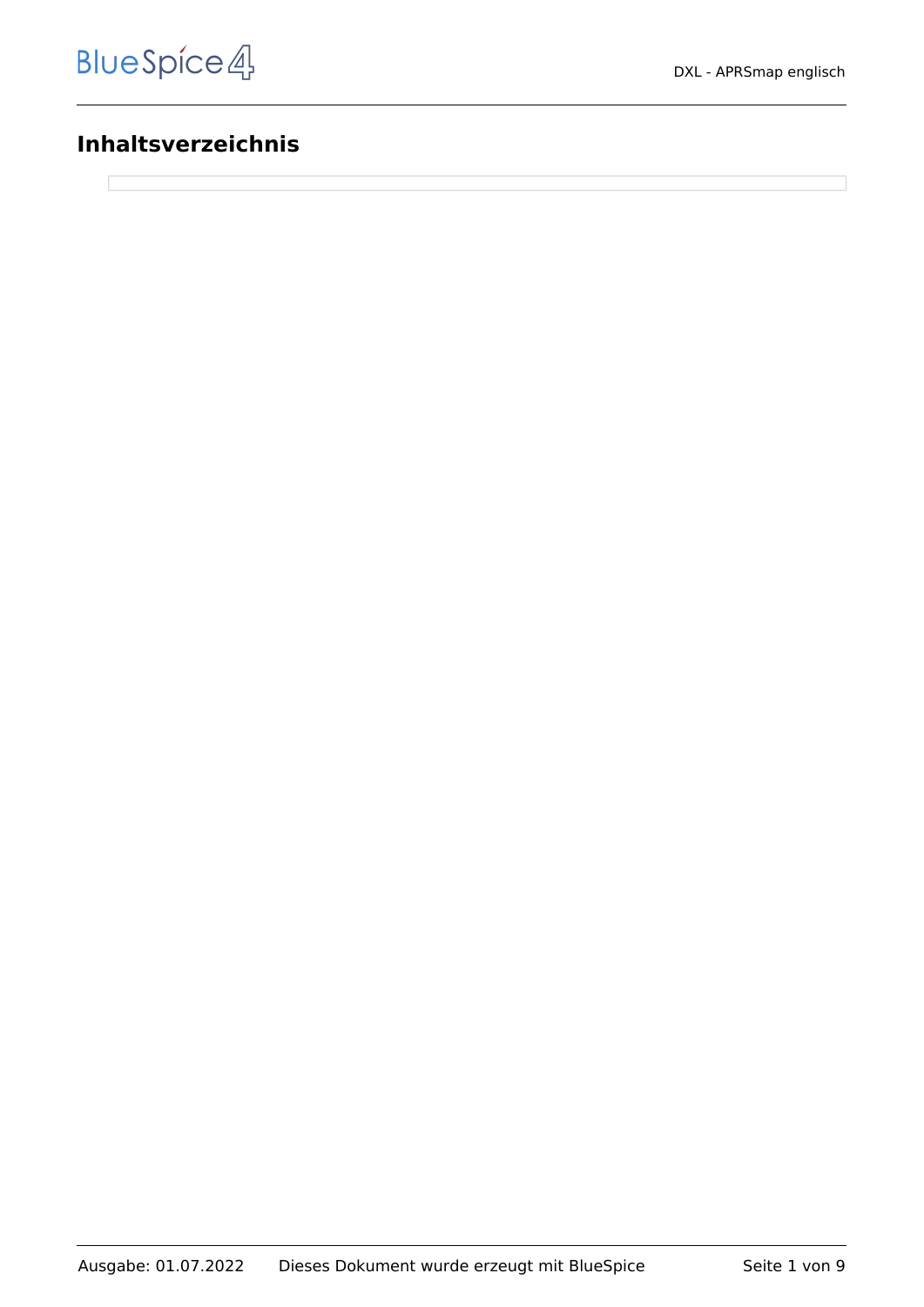### **DXL - APRSmap englisch**

[Versionsgeschichte interaktiv durchsuchen](https://wiki.oevsv.at) [VisuellWikitext](https://wiki.oevsv.at)

#### **[Version vom 9. August 2020, 18:15 Uhr](https://wiki.oevsv.at/w/index.php?title=DXL_-_APRSmap_englisch&oldid=15568) ( [Quelltext anzeigen](https://wiki.oevsv.at/w/index.php?title=DXL_-_APRSmap_englisch&action=edit&oldid=15568))** [OE2WAO](https://wiki.oevsv.at/wiki/Benutzer:OE2WAO) ([Diskussion](https://wiki.oevsv.at/w/index.php?title=Benutzer_Diskussion:OE2WAO&action=view) | [Beiträge](https://wiki.oevsv.at/wiki/Spezial:Beitr%C3%A4ge/OE2WAO)) K

[← Zum vorherigen Versionsunterschied](https://wiki.oevsv.at/w/index.php?title=DXL_-_APRSmap_englisch&diff=prev&oldid=15568)

#### **[Aktuelle Version vom 14. August 2021,](https://wiki.oevsv.at/w/index.php?title=DXL_-_APRSmap_englisch&oldid=19010)  [14:53 Uhr](https://wiki.oevsv.at/w/index.php?title=DXL_-_APRSmap_englisch&oldid=19010) [\(Quelltext anzeigen\)](https://wiki.oevsv.at/w/index.php?title=DXL_-_APRSmap_englisch&action=edit)** [OE2WAO](https://wiki.oevsv.at/wiki/Benutzer:OE2WAO) [\(Diskussion](https://wiki.oevsv.at/w/index.php?title=Benutzer_Diskussion:OE2WAO&action=view) | [Beiträge\)](https://wiki.oevsv.at/wiki/Spezial:Beitr%C3%A4ge/OE2WAO) K [Markierung](https://wiki.oevsv.at/wiki/Spezial:Markierungen): [Visuelle Bearbeitung](https://wiki.oevsv.at/w/index.php?title=Project:VisualEditor&action=view)

(6 dazwischenliegende Versionen desselben Benutzers werden nicht angezeigt)

| Zeile 7:                                                                                                                                                                                                                                                           |           | Zeile 7:                                                                                                                                                                                                                                                           |
|--------------------------------------------------------------------------------------------------------------------------------------------------------------------------------------------------------------------------------------------------------------------|-----------|--------------------------------------------------------------------------------------------------------------------------------------------------------------------------------------------------------------------------------------------------------------------|
| APRSmap is a new APRS client software by<br>OE5DXL, which is based on the<br>[http://www.osm.org OSM] map source. It<br>allows a lot of features in only one<br>program by a good usability. NO<br>installation is required, just put it on a disk<br>an start it! |           | APRSmap is a new APRS client software by<br>OE5DXL, which is based on the<br>[http://www.osm.org OSM] map source. It<br>allows a lot of features in only one<br>program by a good usability. NO<br>installation is required, just put it on a disk<br>an start it! |
| [[Datei: <b>aprsmap</b> .png]]                                                                                                                                                                                                                                     | $\ddot{}$ | [[Datei: Aprsmap.png]]                                                                                                                                                                                                                                             |
| A lot of documentation work will have to<br>be done soon !!                                                                                                                                                                                                        |           | A lot of documentation work will have to<br>be done soon !!                                                                                                                                                                                                        |
| ==Features==                                                                                                                                                                                                                                                       |           | $==$ Features $==$                                                                                                                                                                                                                                                 |
| * OpenSource and already compiled for<br>windows and linux                                                                                                                                                                                                         | $\ddot{}$ |                                                                                                                                                                                                                                                                    |
| *100% compliance with the current APRS<br>protocol specifications                                                                                                                                                                                                  | $\ddot{}$ | *OpenSource and already compiled for<br>windows and linux                                                                                                                                                                                                          |
| * No installation required, just copy and<br>start                                                                                                                                                                                                                 | $\ddot{}$ | *100% compliance with the current APRS<br>protocol specifications                                                                                                                                                                                                  |
| * No unnecessary menus, focus is on the<br>representation                                                                                                                                                                                                          | $\ddot{}$ | *No installation required, just copy and<br>start                                                                                                                                                                                                                  |
| * IP-based, out-of-the-box network-ready<br>in HAMNET and Internet                                                                                                                                                                                                 | $\pm$     | *No unnecessary menus, focus is on the<br>representation                                                                                                                                                                                                           |
| * Operations best controlled via shortcuts                                                                                                                                                                                                                         | $\pm$     | *IP-based, out-of-the-box network-ready in<br>HAMNET and Internet                                                                                                                                                                                                  |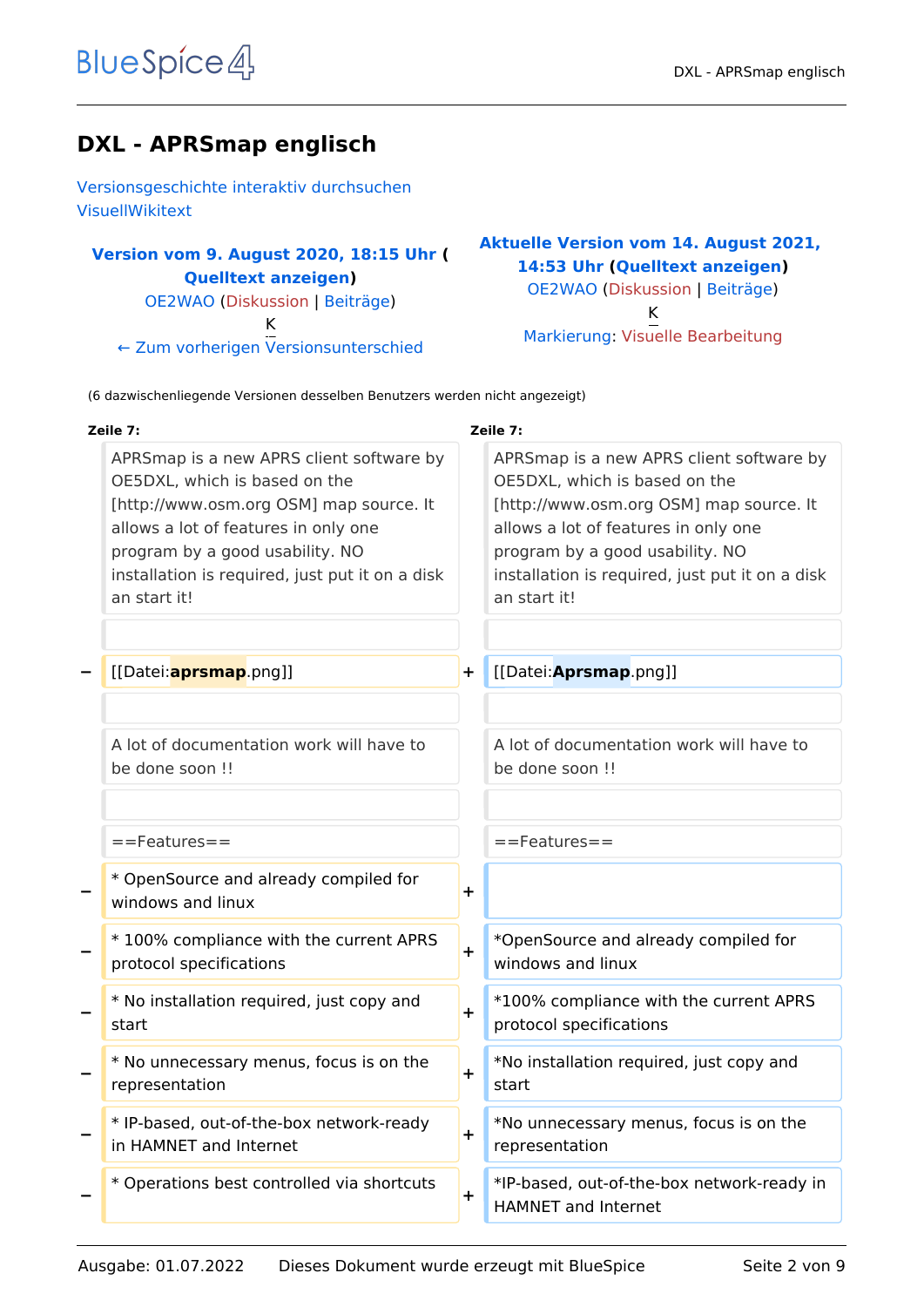|           | * Local serial connection (TNC) possible -<br>operating as an RF IGATE       | $\ddot{}$ | *Operations best controlled via shortcuts                                   |
|-----------|------------------------------------------------------------------------------|-----------|-----------------------------------------------------------------------------|
|           | * Several MapSources can be used. By<br>default, this is OSM - OpenStreetMap | $\ddot{}$ | *Local serial connection (TNC) possible -<br>operating as an RF IGATE       |
|           | * Downloading map source on demand                                           | $\ddot{}$ | *Several MapSources can be used. By<br>default, this is OSM - OpenStreetMap |
|           | * Track filter for delayed / late / repeated<br>packets "f"                  | $\ddot{}$ | *Downloading map source on demand                                           |
|           | * Radio propagation calculation (since v0.<br>36) "R"                        | $\ddot{}$ | *Track filter for delayed / late / repeated<br>packets "f"                  |
|           | * Animation of tracks with timeline "a"                                      | $\ddot{}$ | *Radio propagation calculation (since v0.<br>36) "R"                        |
|           | * Animation of the temperature<br>distribution "w"                           | $\ddot{}$ | *Animation of tracks with timeline "a"                                      |
|           | * Messaging                                                                  | $\ddot{}$ | *Animation of the temperature distribution<br>"w"                           |
|           |                                                                              | $\ddot{}$ | *Messaging                                                                  |
|           |                                                                              |           |                                                                             |
| Zeile 33: |                                                                              |           | Zeile 34:                                                                   |
|           |                                                                              |           |                                                                             |
|           |                                                                              |           |                                                                             |
|           | == <b>First steps</b> ==                                                     | $\pm$     | $=$ =Operation manual and help==                                            |
|           |                                                                              |           | [[DXL - APRSmap operating >>                                                |
|           |                                                                              | ÷.        | Operating instructions]] - the help in<br>handling the program              |
|           |                                                                              | $\ddot{}$ |                                                                             |
|           |                                                                              | $\ddot{}$ |                                                                             |
|           |                                                                              | $\ddot{}$ |                                                                             |
|           | [[Datei:Aprsmap-1st-start.jpg]]                                              |           | [[Datei:Aprsmap-1st-start.jpg]]                                             |
|           |                                                                              |           |                                                                             |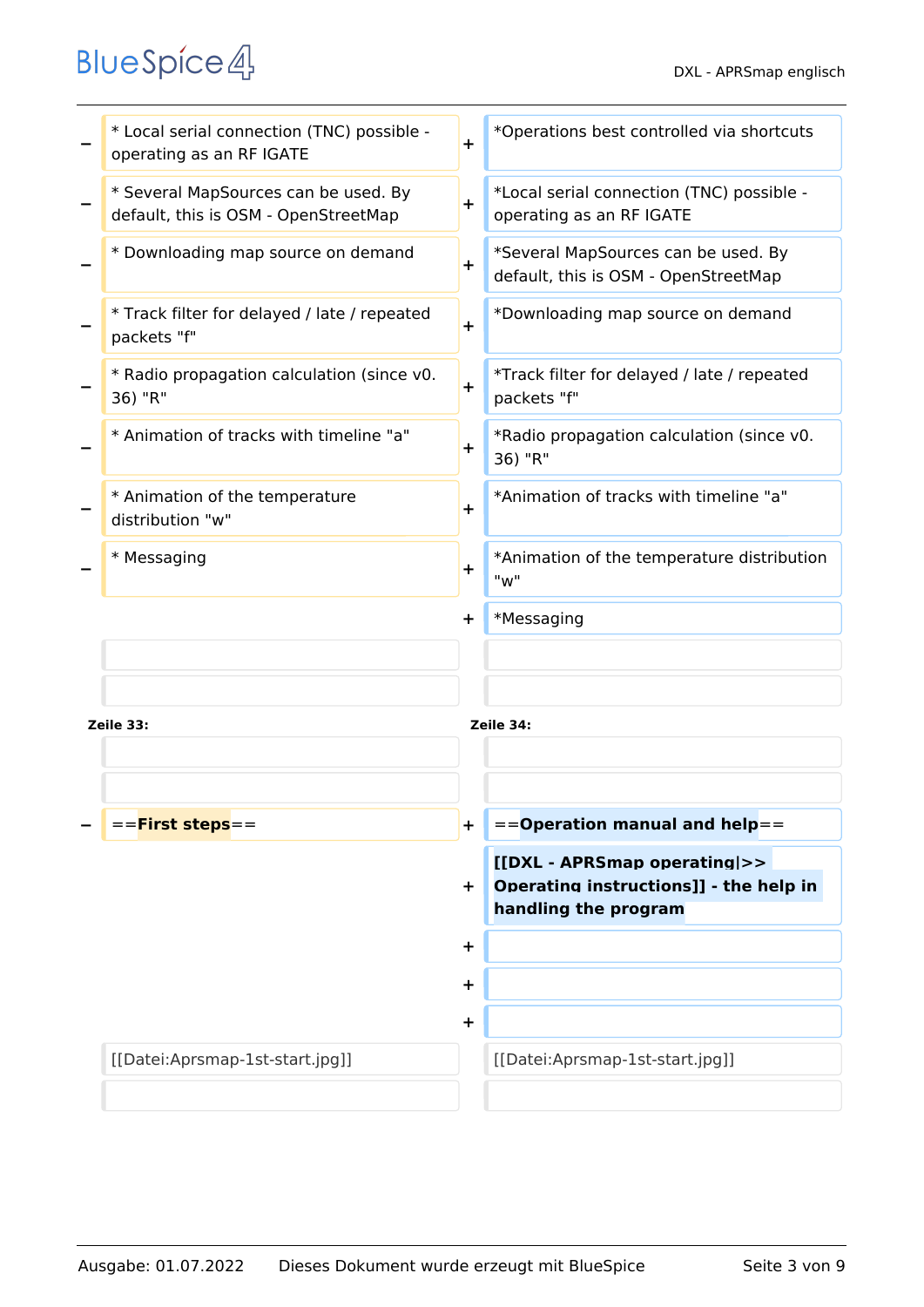| On the first start of the program it is<br>necessary to do some configuration. The<br>most important things you have to adjust<br>are in the ONLINE menu. You best<br>configure all steps from up till down.                                                                                                                       |            | On the first start of the program it is<br>necessary to do some configuration. The<br>most important things you have to adjust<br>are in the ONLINE menu. You best<br>configure all steps from up till down.                                                                                                                            |
|------------------------------------------------------------------------------------------------------------------------------------------------------------------------------------------------------------------------------------------------------------------------------------------------------------------------------------|------------|-----------------------------------------------------------------------------------------------------------------------------------------------------------------------------------------------------------------------------------------------------------------------------------------------------------------------------------------|
| * First of all you put in your callsign with <b>op</b><br>tinal SSID                                                                                                                                                                                                                                                               | $\ddot{}$  | *First of all you put in your callsign (MY<br><b>CALLSIGN)</b> with <b>optional</b> SSID                                                                                                                                                                                                                                                |
| * Second step is to choose your desired<br><b>APRS</b> icon                                                                                                                                                                                                                                                                        | $\ddot{}$  | *Second step is to choose your desired<br>APRS icon (MY SYMBOL)                                                                                                                                                                                                                                                                         |
| * Next you will zoom to your QTH as far as<br>you can 100% <i>identify</i> your home (zoom<br>level $\leq$ 16). Then open ONLINE - MY<br>POSITION and point to your home. While<br>push and hold the SHIFT key click on your<br>home. The coordinates will be copied into<br>the MY POSITION field, Just click OK to<br>save them. | $\ddagger$ | *Next you will zoom to your QTH as far as<br>you can, 100% identifing your home<br>(zoom level >16). Then open ONLINE - MY<br>POSITION and point to your home with<br>the cursor. While push and hold the<br>SHIFT key click on your home. The<br>coordinates will be copied into the MY<br>POSITION field. Just click OK to save them. |
| * Now you can set the SERVER URL by just<br>inserting your favorite APRS IS. Click ADD<br>to save this entry.                                                                                                                                                                                                                      | $+$        | *Now you can set the SERVER URL by just<br>inserting your favorite APRS IS. Click ADD<br>to save this entry.                                                                                                                                                                                                                            |
|                                                                                                                                                                                                                                                                                                                                    | ┿          |                                                                                                                                                                                                                                                                                                                                         |
| for example:                                                                                                                                                                                                                                                                                                                       |            | for example:                                                                                                                                                                                                                                                                                                                            |
| aprs.oe2xzr.ampr.at (APRS IS connection<br>via HAMNET)                                                                                                                                                                                                                                                                             |            | aprs.oe2xzr.ampr.at (APRS IS connection<br>via HAMNET)                                                                                                                                                                                                                                                                                  |
| austria.aprs2.net (APRS IS connection<br>via Internet)                                                                                                                                                                                                                                                                             |            | austria.aprs2.net (APRS IS connection<br>via Internet)                                                                                                                                                                                                                                                                                  |
| * You also need to enter a valid APRS<br>PASSCODE to transmit packets to the<br>network (not needed in case of only RX).<br>Just do a internet search on APRS <b>IS</b> PASSC<br>ODE to find a possibility on getting your<br>code.                                                                                                | +          |                                                                                                                                                                                                                                                                                                                                         |
| * Last but not least you have to activate<br>CONNECT SERVER to get data from the<br>network.                                                                                                                                                                                                                                       | ÷.         | *You also need to enter a valid APRS<br>PASSCODE to transmit packets to the APR<br>S network (not needed in case of only RX).<br>Just do a internet search on APRS<br>PASSCODE to find a possibility on getting<br>your code.                                                                                                           |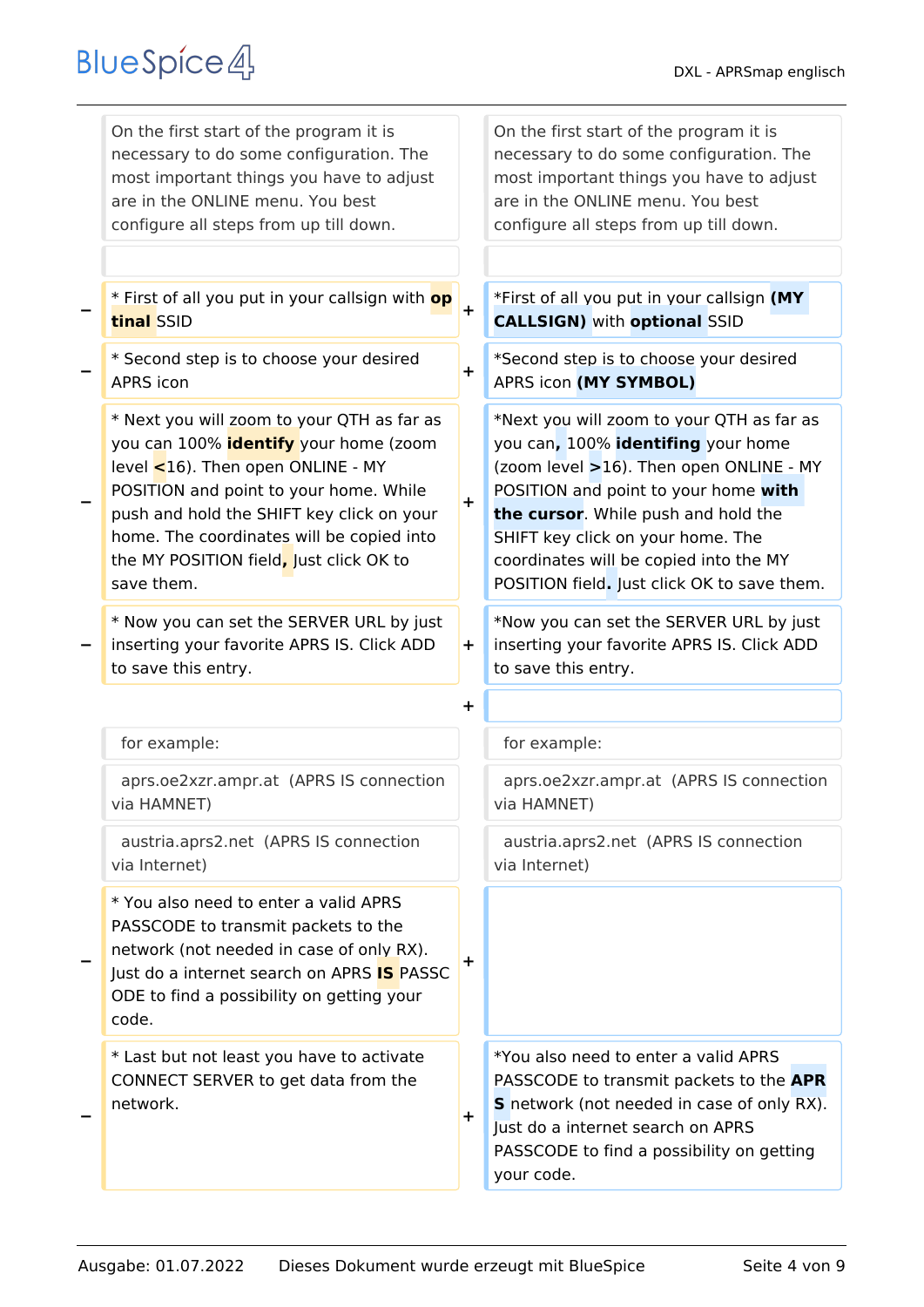|                                      | *Last but not least you have to activate<br>CONNECT SERVER to get data from an to t<br>$\pm$<br>he <b>APRS</b> network. |
|--------------------------------------|-------------------------------------------------------------------------------------------------------------------------|
|                                      |                                                                                                                         |
| $===Shortcuts===$                    | $===Shortcuts===$                                                                                                       |
| delete markers                       | <nowiki>:</nowiki> delete markers<br>$\ddot{\phantom{1}}$                                                               |
| reset < On Next Click > to menu mode | reset < On Next Click > to menu mode                                                                                    |
| ര                                    | ര                                                                                                                       |
| Animate (Click to Map to set         | Animate (Click to Map to set                                                                                            |
| a                                    | a                                                                                                                       |
| Parameters)                          | Parameters)                                                                                                             |
| Zeile 77:                            | Zeile 84:                                                                                                               |
| <b>Compose Message</b>               | <b>Compose Message</b>                                                                                                  |
| M                                    | M                                                                                                                       |
| toggle Radiorange Map on/off         | toggle Radiorange Map on/off                                                                                            |
| R.                                   | R.                                                                                                                      |
|                                      | toggle Timestamp<br>$\pm$                                                                                               |
| Screenshot bpm (win), png (linux)    | Screenshot bpm (win), png (linux)                                                                                       |
| S                                    | S.                                                                                                                      |
| Rain map (use topo or dark map)      | Rain map (use topo or dark map)                                                                                         |
| W                                    | W.                                                                                                                      |

### Aktuelle Version vom 14. August 2021, 14:53 Uhr

Für die deutsche Version dieses Projekts [>>hier klicken<<](https://wiki.oevsv.at/wiki/DXL_-_APRSmap)

## **APRSmap Download**

APRSmap is a new APRS client software by OE5DXL, which is based on the [OSM](http://www.osm.org) map source. It allows a lot of features in only one program by a good usability. NO installation is required, just put it on a disk an start it!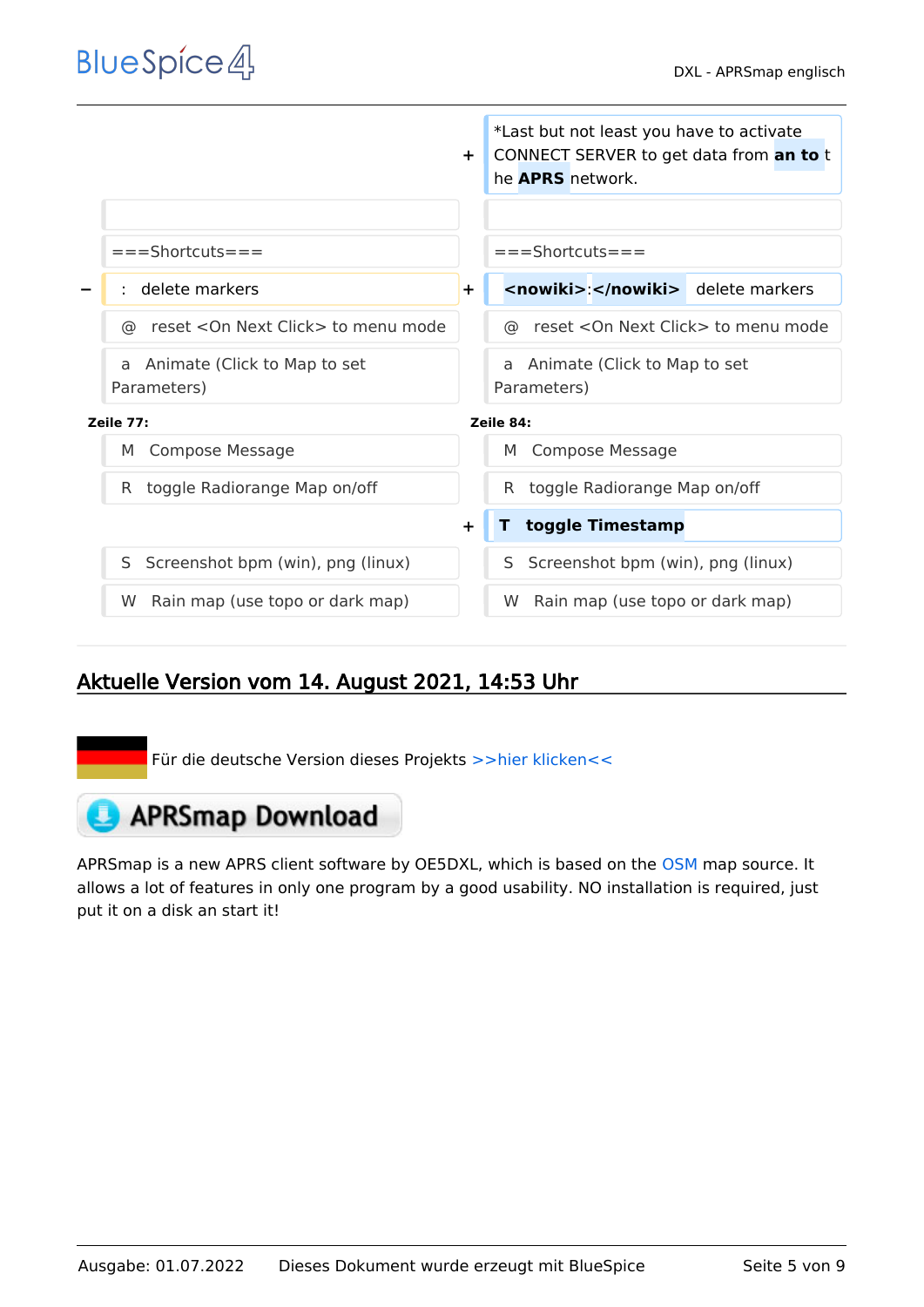

A lot of documentation work will have to be done soon !!

| Inhaltsverzeichnis |  |
|--------------------|--|
|                    |  |
|                    |  |
|                    |  |
|                    |  |
|                    |  |
|                    |  |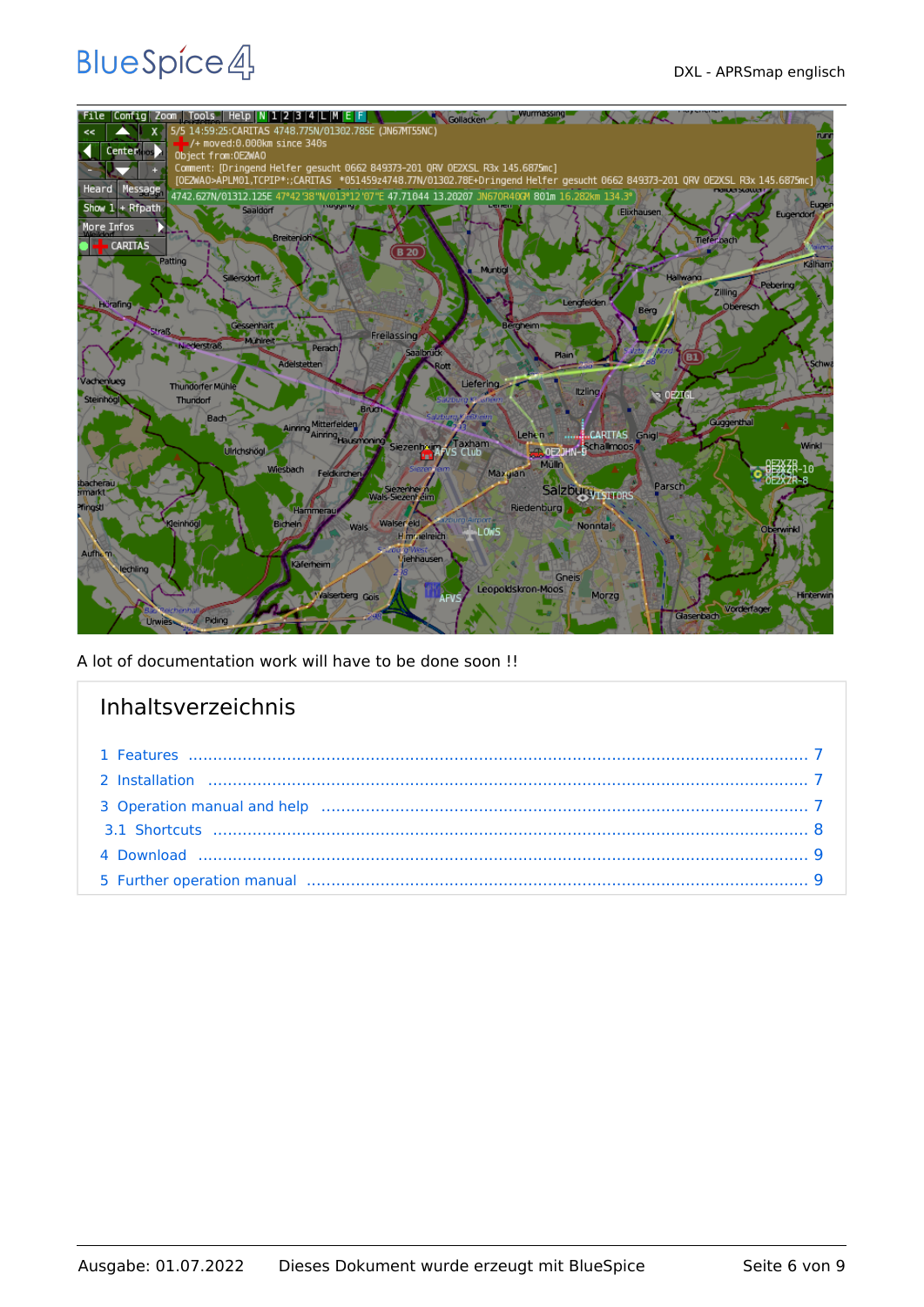### <span id="page-6-0"></span>Features

- OpenSource and already compiled for windows and linux
- 100% compliance with the current APRS protocol specifications
- No installation required, just copy and start
- No unnecessary menus, focus is on the representation
- IP-based, out-of-the-box network-ready in HAMNET and Internet
- Operations best controlled via shortcuts
- Local serial connection (TNC) possible operating as an RF IGATE
- Several MapSources can be used. By default, this is OSM OpenStreetMap
- Downloading map source on demand
- Track filter for delayed / late / repeated packets "f"
- Radio propagation calculation (since v0.36) "R"
- Animation of tracks with timeline "a"
- Animation of the temperature distribution "w"
- Messaging

### <span id="page-6-1"></span>Installation

After downloading the program you only have to extract the files into a subfolder of your program files folder, e.g. /APRSmap.

No installation routine is required, just extract and run the aprsmap.exe

#### <span id="page-6-2"></span>Operation manual and help

[>> Operating instructions](https://wiki.oevsv.at/wiki/DXL_-_APRSmap_operating) - the help in handling the program

### **APRSmap 1st Start**

On the first start of the program it is necessary to do some configuration. The most important things you have to adjust are in the ONLINE menu. You best configure all steps from up till down.

- First of all you put in your callsign (MY CALLSIGN) with optional SSID
- Second step is to choose your desired APRS icon (MY SYMBOL)
- Next you will zoom to your QTH as far as you can, 100% identifing your home (zoom level >16). Then open ONLINE - MY POSITION and point to your home with the cursor. While push and hold the SHIFT key click on your home. The coordinates will be copied into the MY POSITION field. Just click OK to save them.
- Now you can set the SERVER URL by just inserting your favorite APRS IS. Click ADD to save this entry.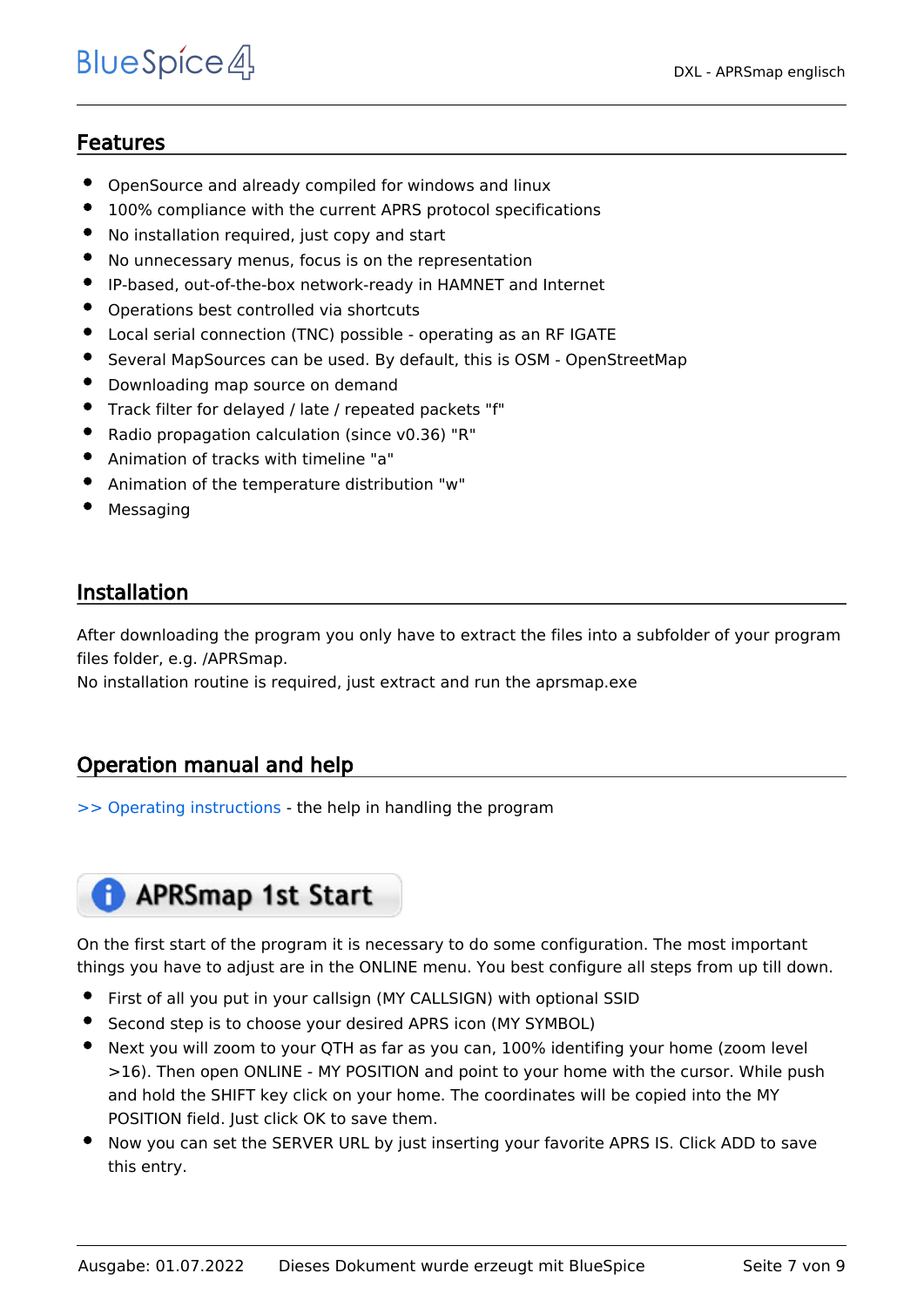```
for example:
aprs.oe2xzr.ampr.at (APRS IS connection via HAMNET)
austria.aprs2.net (APRS IS connection via Internet)
```
- You also need to enter a valid APRS PASSCODE to transmit packets to the APRS network (not needed in case of only RX). Just do a internet search on APRS PASSCODE to find a possibility on getting your code.
- Last but not least you have to activate CONNECT SERVER to get data from an to the APRS network.

#### <span id="page-7-0"></span>**Shortcuts**

```
: delete markers
@ reset <On Next Click> to menu mode
a Animate (Click to Map to set Parameters)
b or <Backspace> go back in position history
c Center (to last clicked Pixel)
d toggle (missing) map download
e toggle Errors only/All for stepping along a track with <>
f Junk Filter toggle on/off
h Heard (click symbol or text of igate before)
i Internal Status Listing
l toggle Labels on/off
m toggle dimm not moving since 10min
o toggle Objects/Items on/off
p toggle mouse-over Hints
q Quit Program
r toggle Radio tracks on/off
s toggle show only stations with a selected symbol
u toggle tx/rx-Monitor window on/off
w toggle WX stations and Temperature
x set Marker 1 to mouse position
y set Marker 2 and Line to Marker 1
B Open Beacon editor<br>C Enter Category of
C Enter Category of POI to be drawn on map
D Digi Config open/close<br>F Find Call (with wildca
F Find Call (with wildcards * ?), Locator, Latitude/Longitude<br>H Altitude Colour Map (if srtm-Data avaliable)
H Altitude Colour Map (if srtm-Data avaliable)
M Compose Message<br>R toggle Radiorano
    toggle Radiorange Map on/off
T toggle Timestamp<br>S Screenshot bpm (
S Screenshot bpm (win), png (linux)<br>W Rain map (use topo or dark map)
W Rain map (use topo or dark map)<br>
\leq > Step along Beacons/Wavpoints
      Step along Beacons/Waypoints of a selected User
( ) Map Brightness +- 5%
    zoom to Marker 1-2 Square
\ shortcut list
    ~ change track colour
+ Zoom in - Zoom out
    . zoom to track and show only this (clicked before)
= same as . but with radio tracks
0 show all (and radio tracks off)
1,2,3,4 Zoom/Pan to stored Views
7,8,9 use map type as configured
      close menus
```